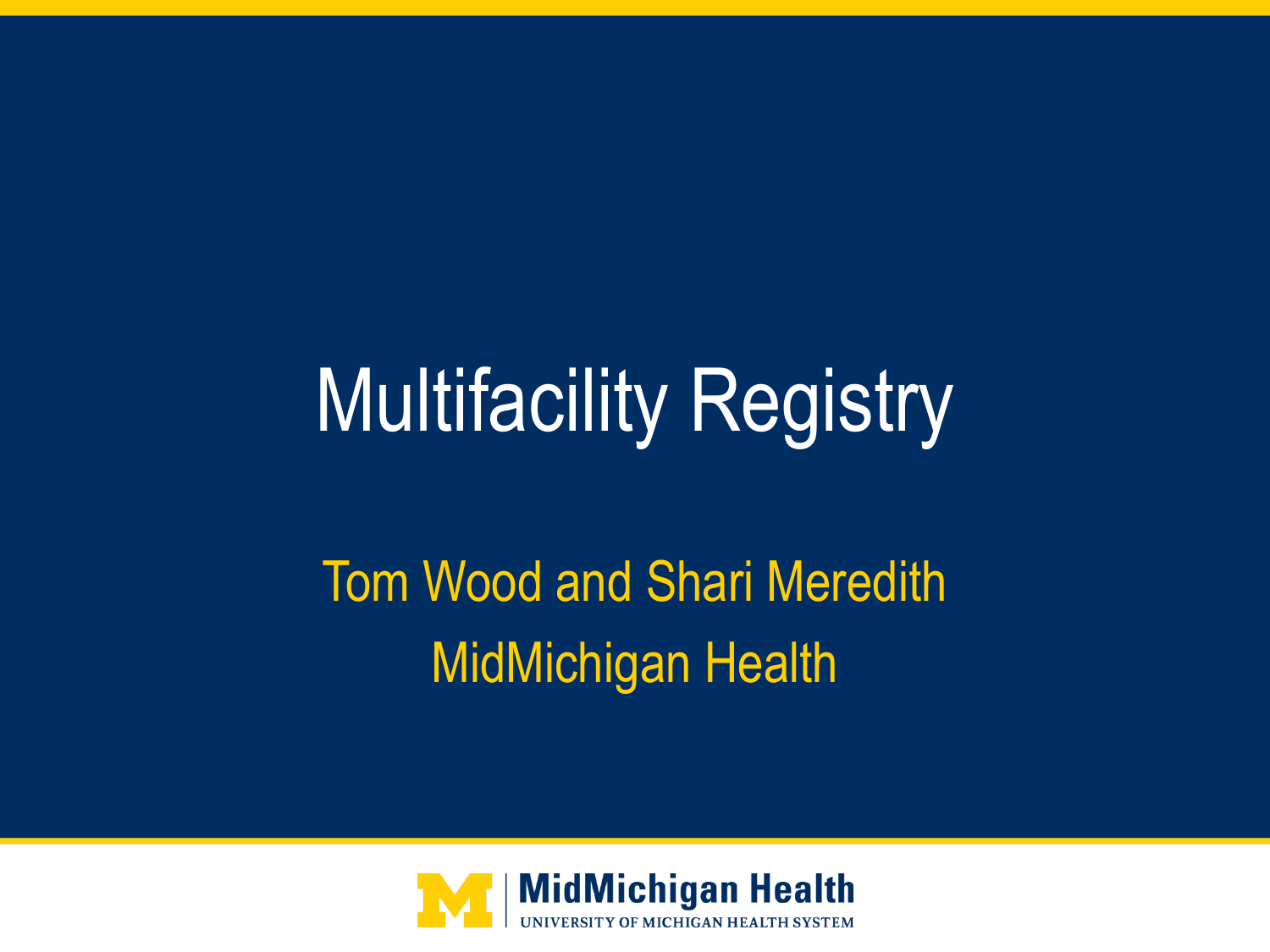## Background

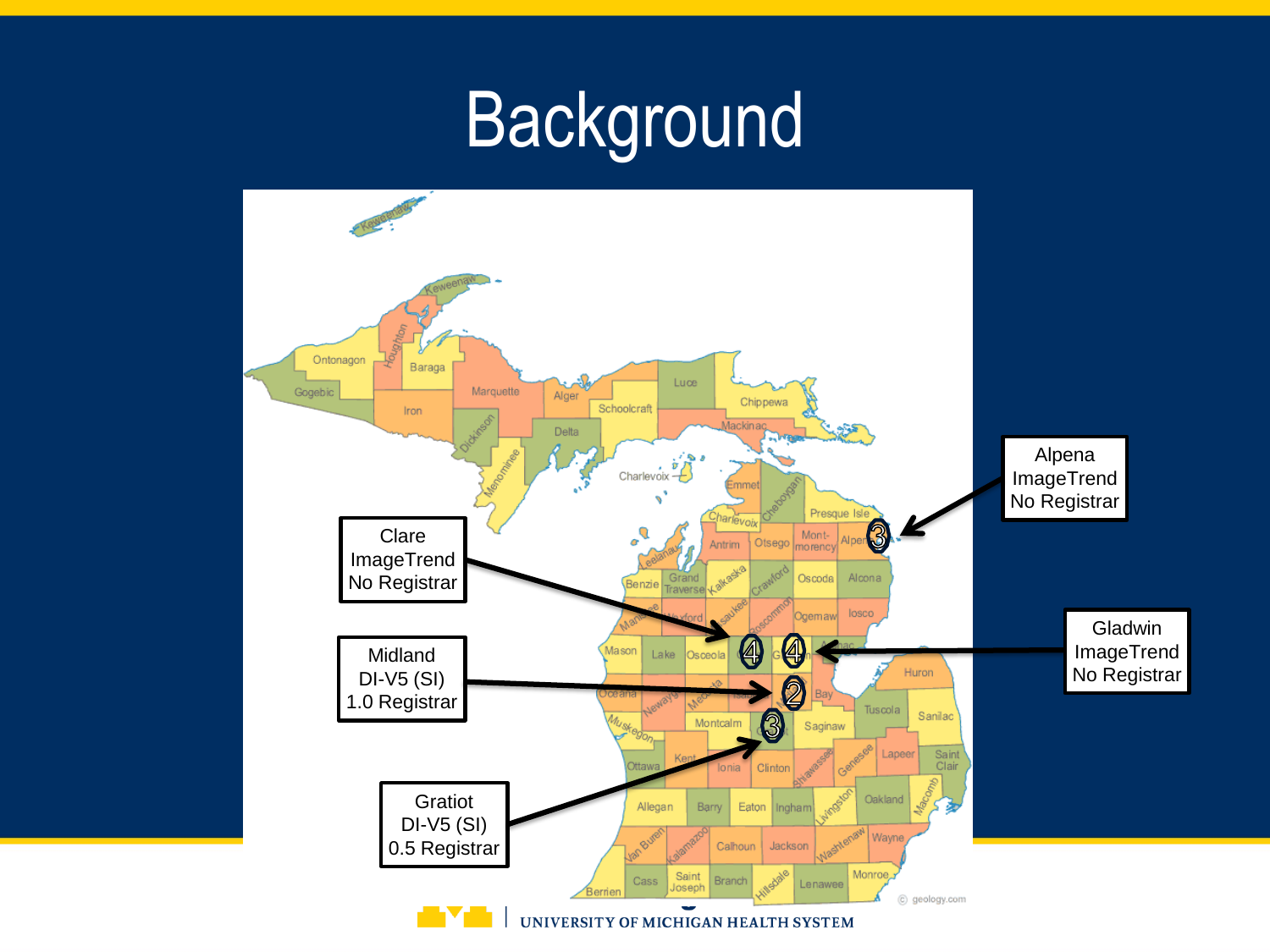# Design Concepts

- Same platform
	- Two programs already on DI
- **Entralized resources** 
	- Leverage expertise at larger volume programs
	- Draw from bigger candidate pool
- Eliminate data variation between programs
- Create processes for cross-coverage

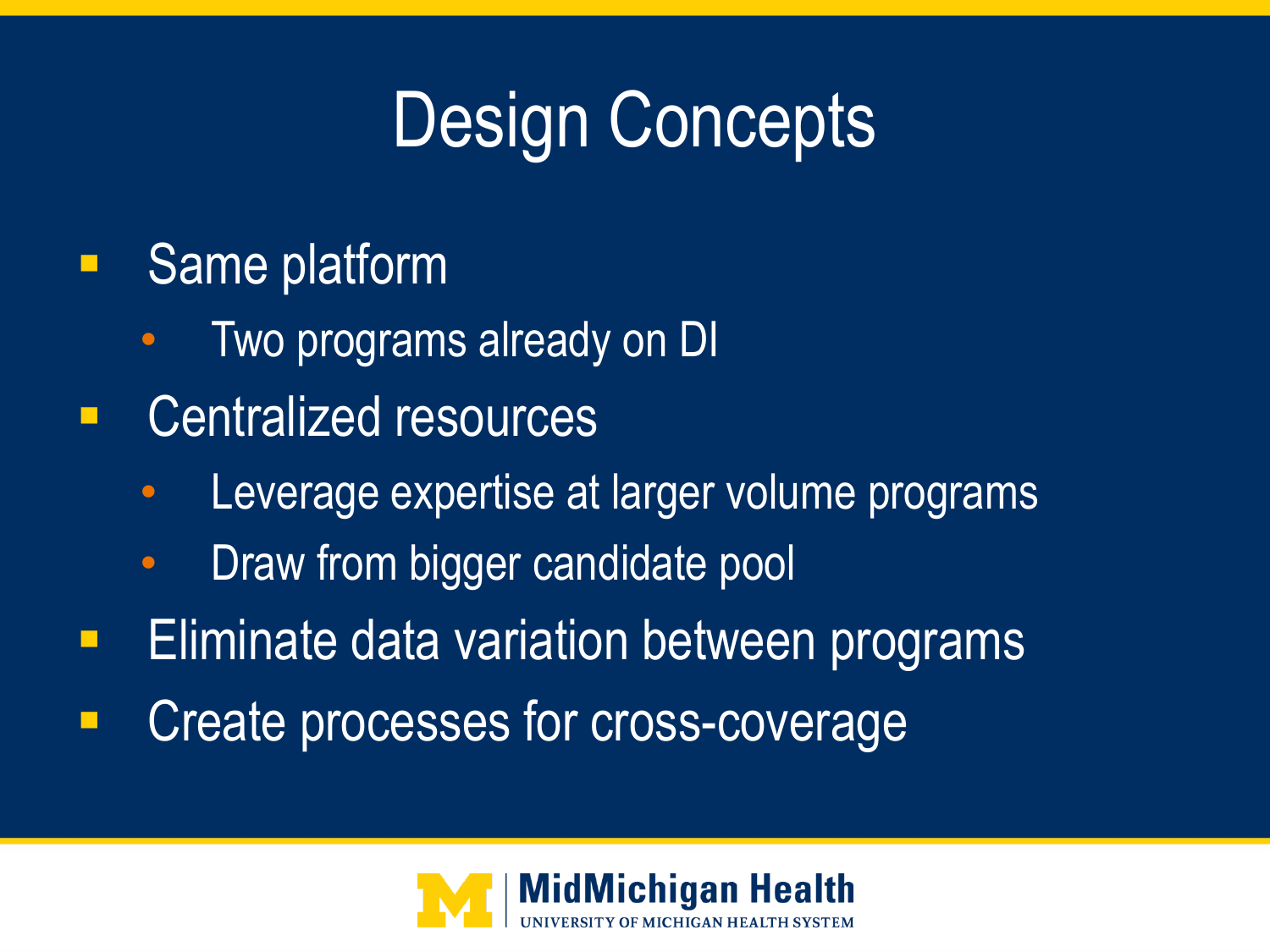# Organizational Restructure

#### MidMichigan Health System Trauma Services



UNIVERSITY OF MICHIGAN HEALTH SYSTEM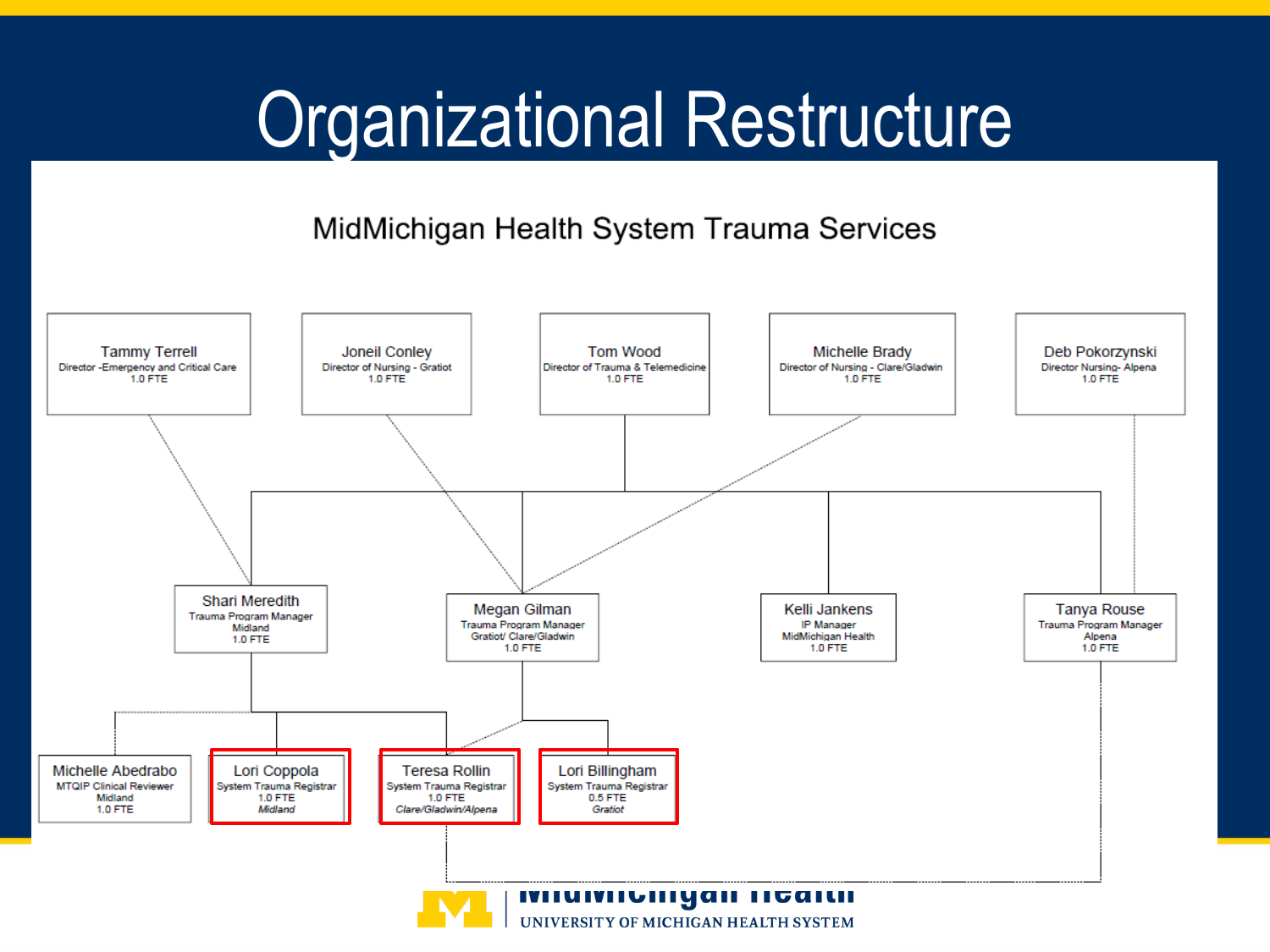# Registry Options

### **ImageTrend**

- Eliminated: Did not meet needs for Midland
	- TQIP, MTQIP, complex reporting, etc
- Single Instance DI-V5 at all centers
- Transition to DI-V5 Multifacility
- Explore other registry vendors

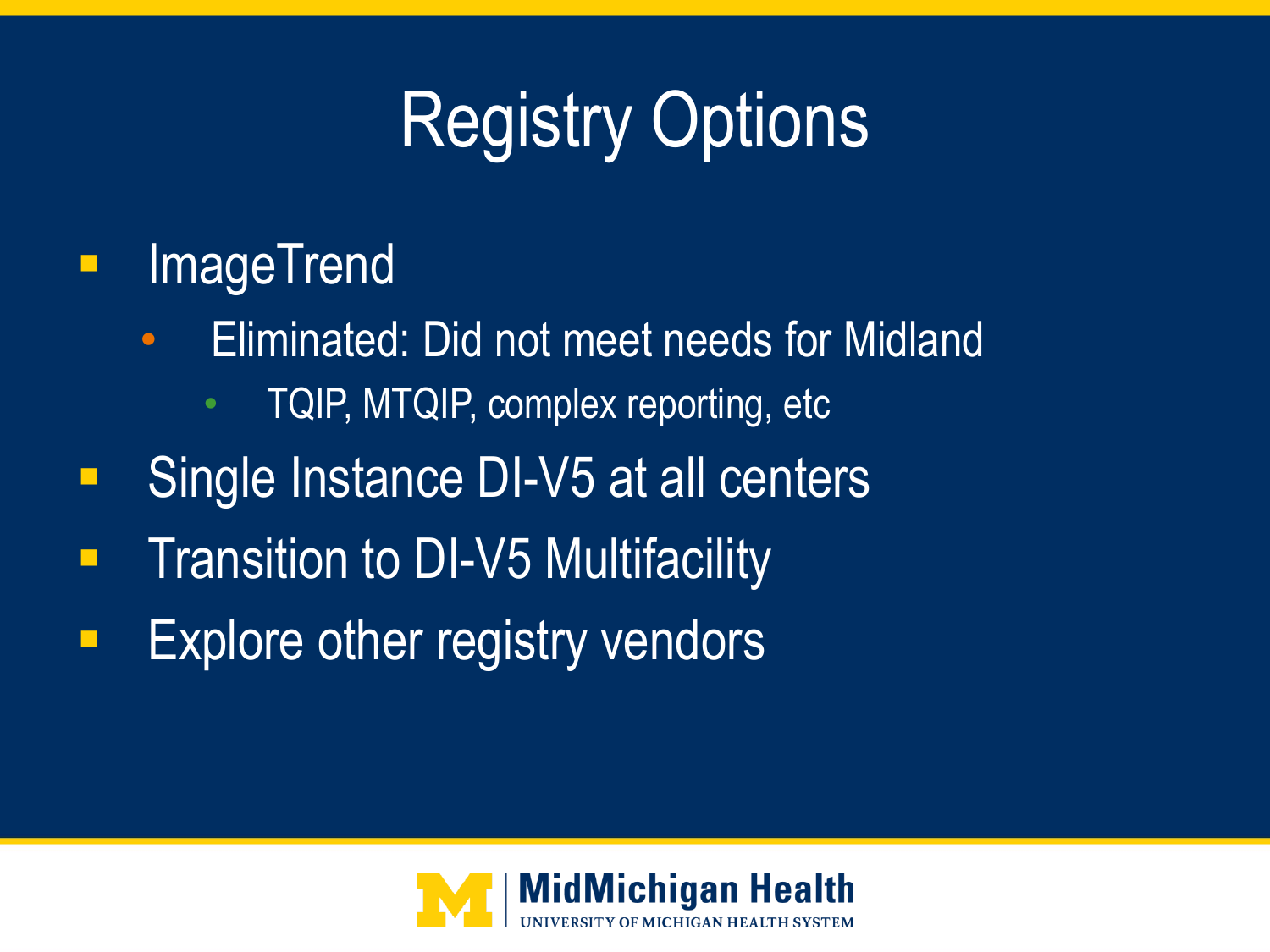# S.I. vs Multifacility

### Single Instance

- **Pros:** 
	- Same platform
	- No disruption to legacy software
	- Support processes already built
- **Cons:** 
	- **Cost** 
		- 2x Implementation
		- 1.6x Annual
	- Multiple logins
	- No shared reporting
	- Data element variation

### **Multifacility**

- Pros:
	- Same platform
	- Cost
	- Shared report writing
		- System data reports
	- No element variation
	- Aligns OPOR model
- Cons:
	- Data migration required
	- MTQIP/TQIP concerns
	- Complete rebuild
	- Process changes for legacy programs

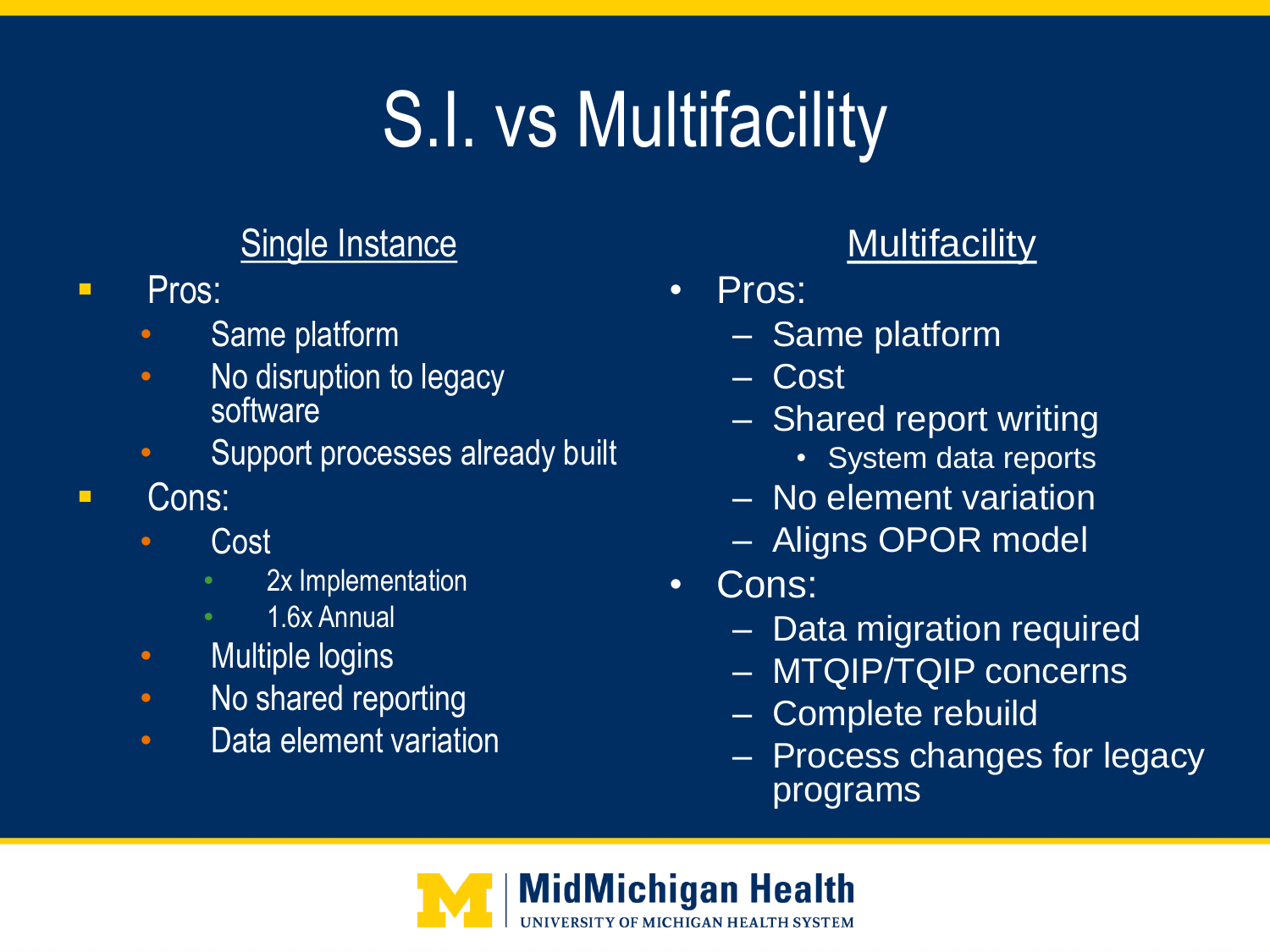## Before

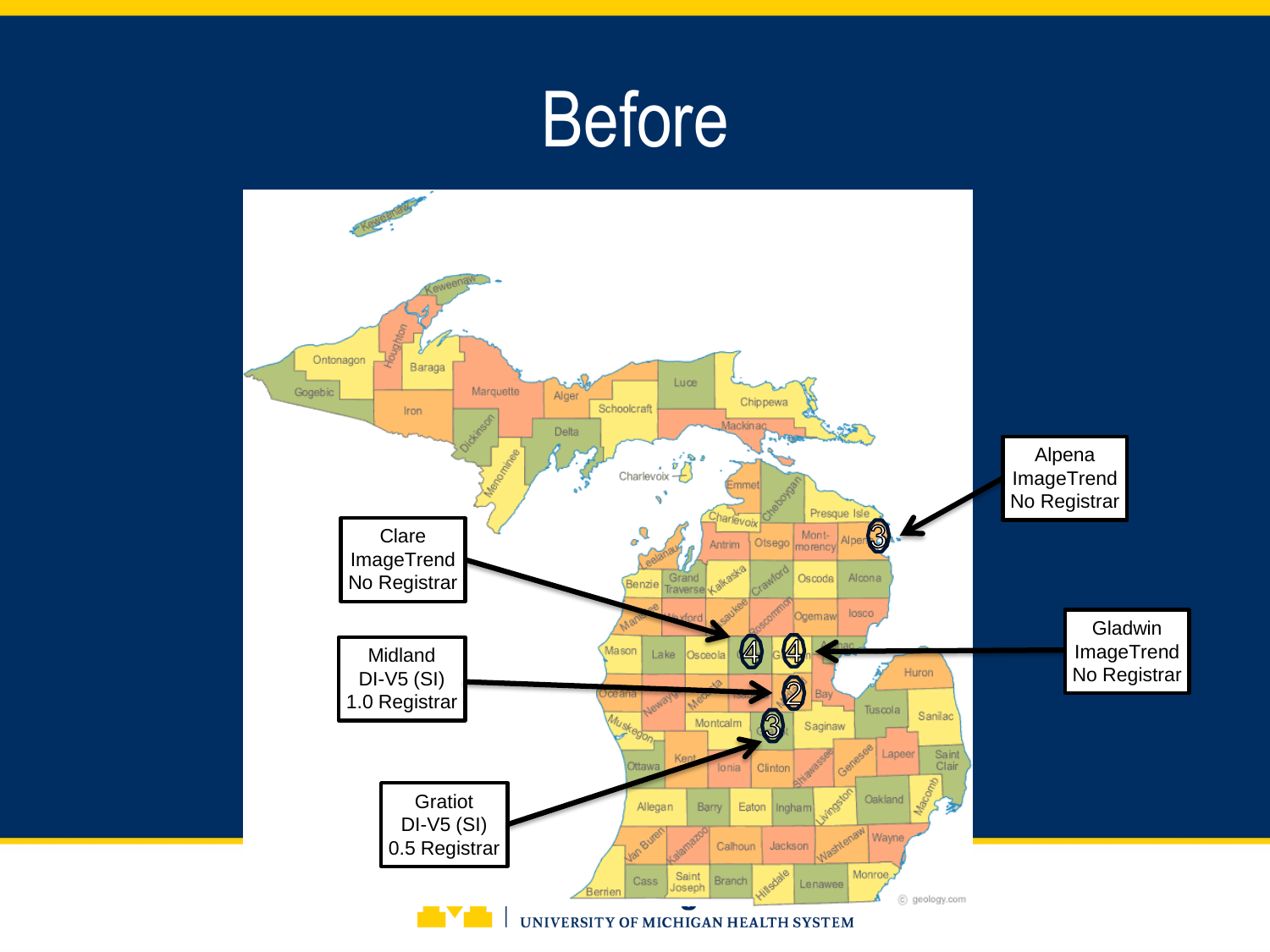

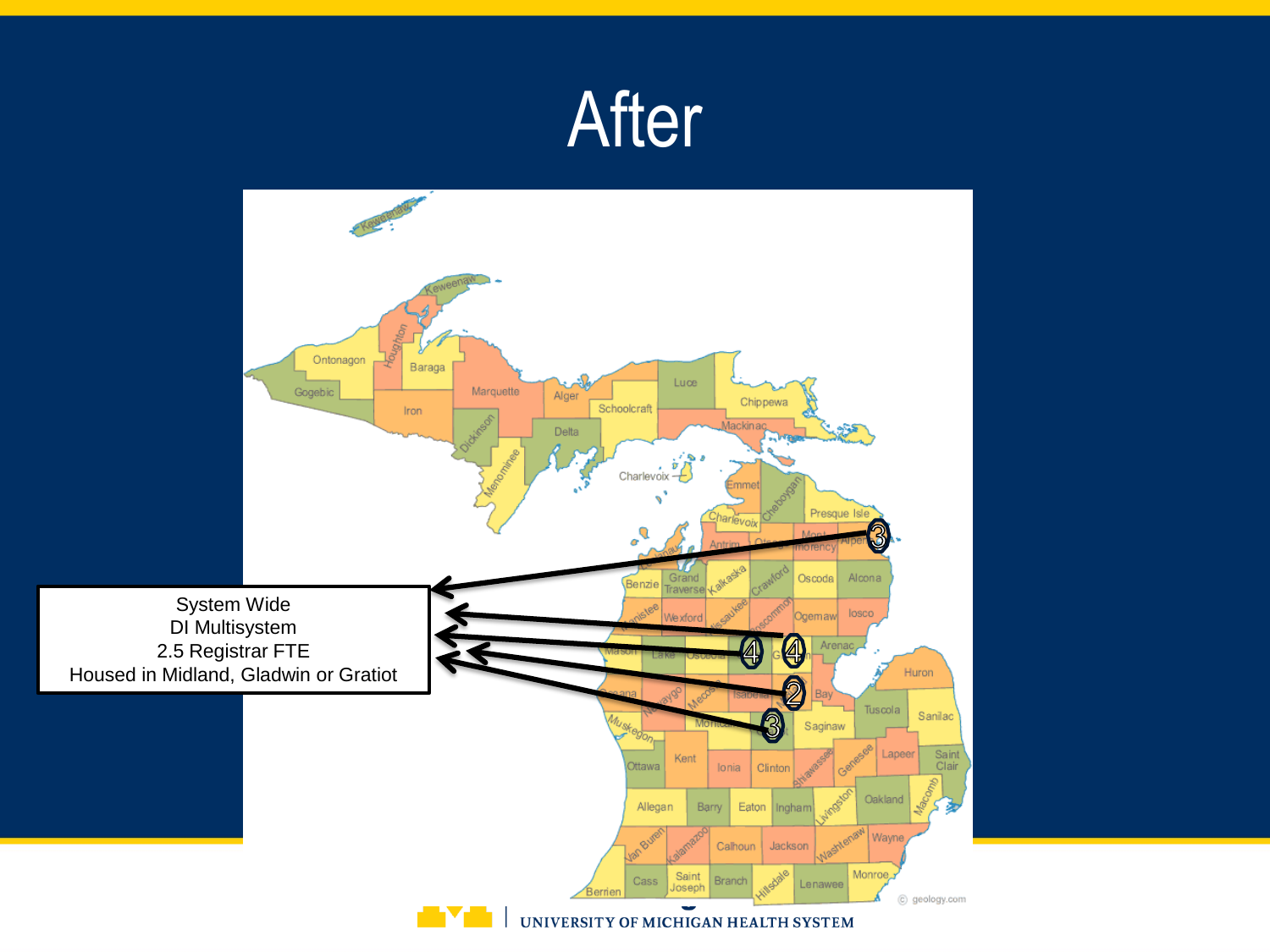# Implementation Challenges

- **Step 1: Put Shari in charge!** 
	- Step 1b: Hide
- **Implementation challenges** 
	- Alpena, Gladwin and Clare need to submit data to **State**
	- Midland upcoming reverification visit
	- Need to eliminate all element variation
		- NTDB/TQIP/MTQIP etc

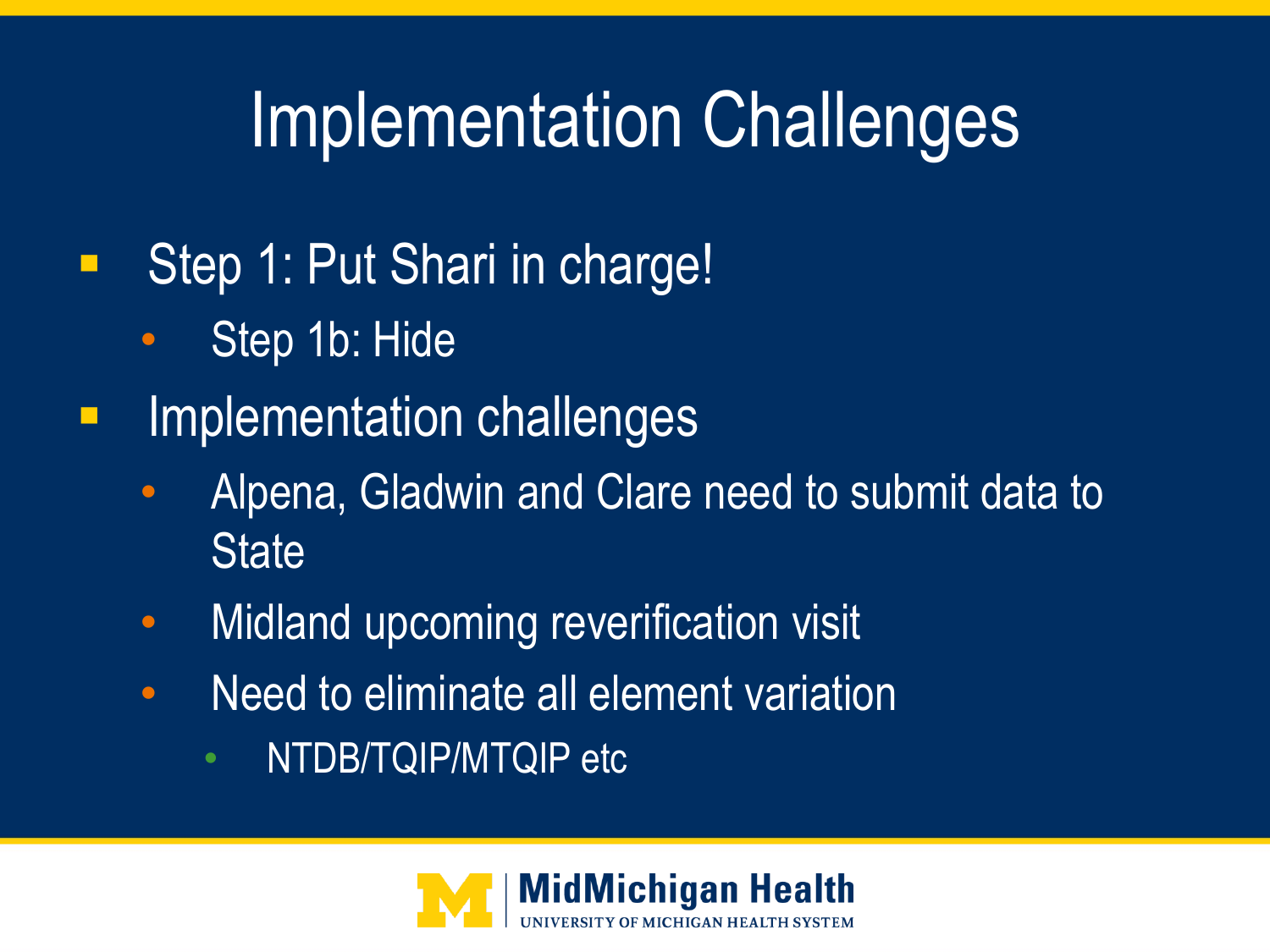# Implementation Experience

- **11/2016- Multifacility software was installed** 
	- Initial delays for several weeks due to IT issues and server requirements
- **E.** Clare, Gladwin, and Alpena-immediate data entry
	- Retrospective and concurrent data collection
- Strategic delays for transitioning Midland and Gratiot registries until Midland's ACS re-verification visit completed

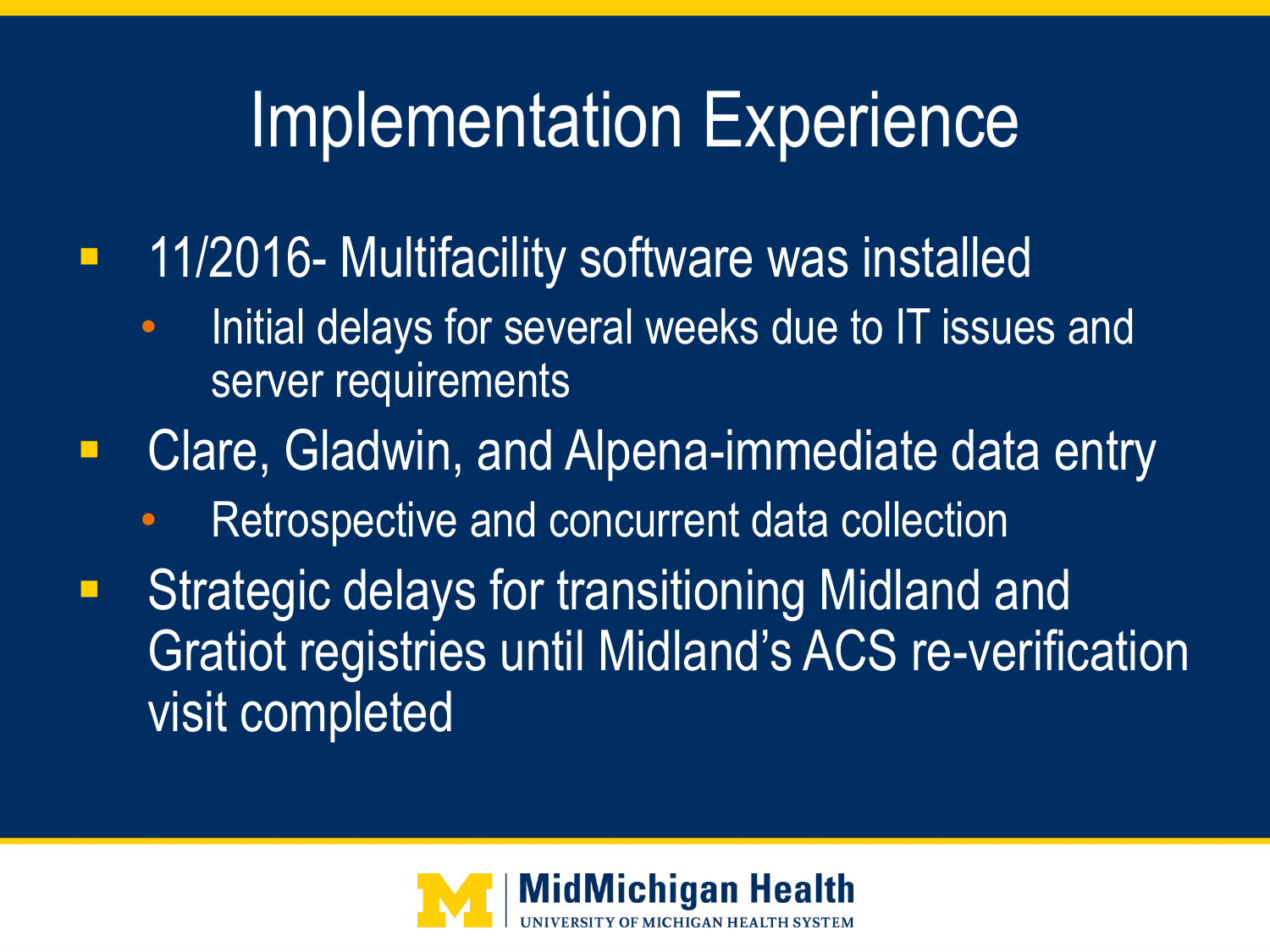## Implementation Experience

Tiered approach to implementation for existing single instance registry.

#1: Wait until ACS visit completed

#2: Determine cutover date for entry in "new"multifacility registry while closing out charts in "existing" registry (Goal 2/1/17)

#3: Data Migration- work with DI support to migrate all closed legacy data to the "new" multifacility registry

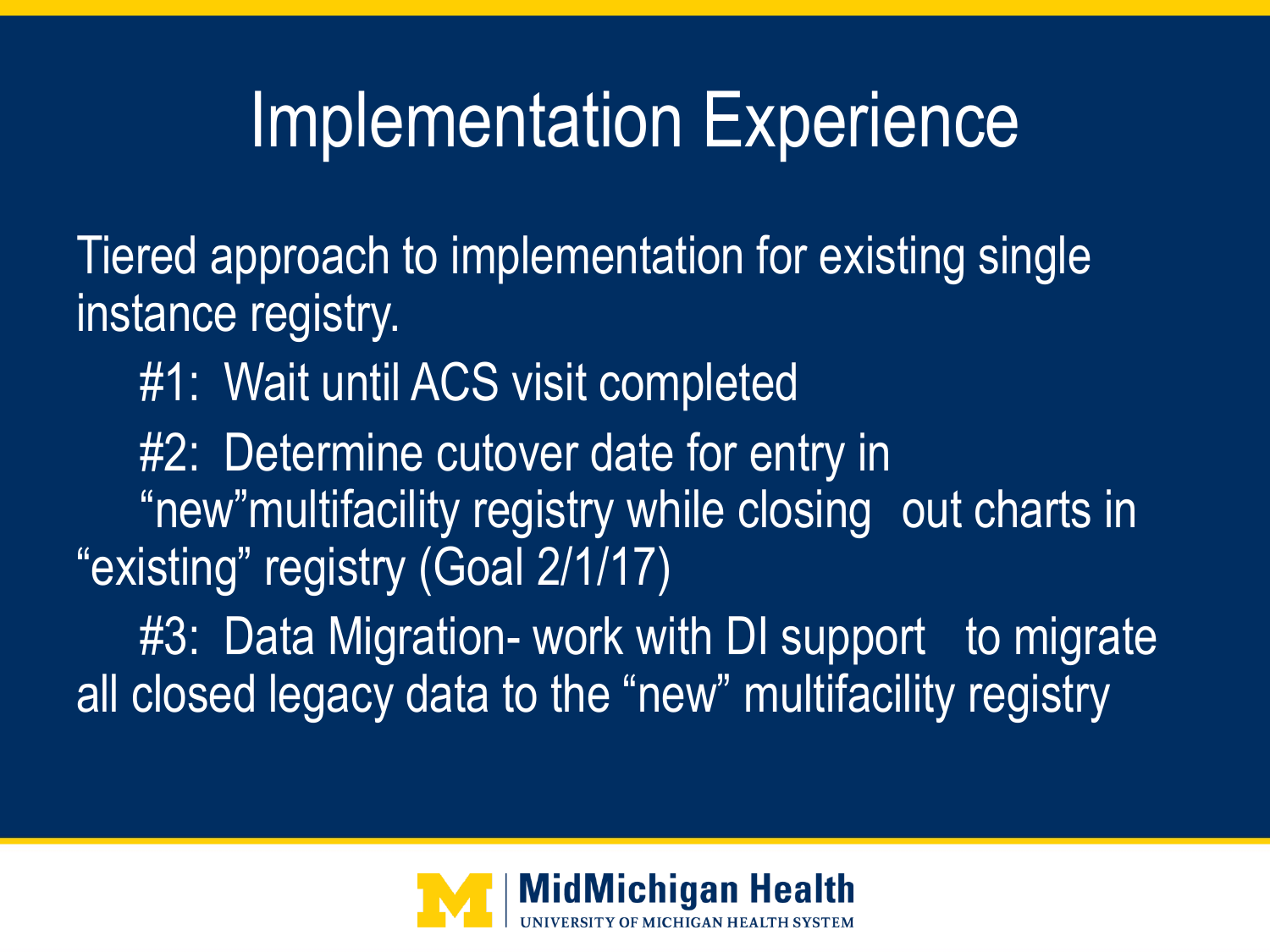# Implementation Experience

### **Challenges:**

- Additional IT requirements not initially communicated- Have IT involved early in process.
- **Delays with implementation of MTQIP/TQIP data module.** 1<sup>st</sup> multifacility registry to utilize MTQIP module.
	- Delayed implementation for 1 month for existing centers.
- **EXECONFERGIOUS CONFUSION With security access/ roles** 
	- Log in under correct facility ID
- **Favorites/Staff menus were not exported, requiring manual re-entry by** registrars
- **Success!**
- 3/1/17: All 5 centers transitioned to data entry in multifacility registry

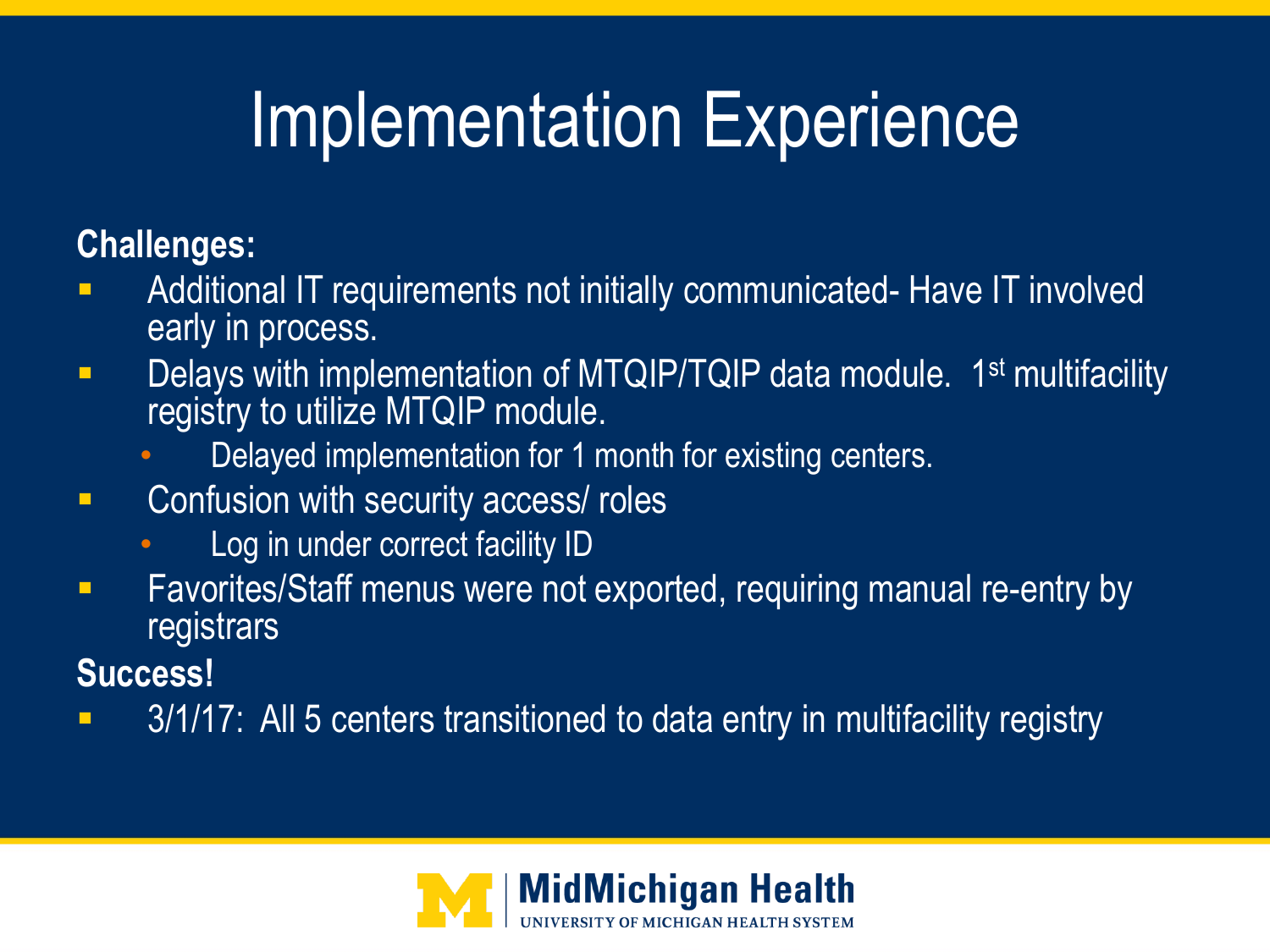# Data Migration

- **Data migration scheduled 60 days after data entry began for all** centers (May 2017)
- **DI copied/tested legacy registry data to ensure data elements** mapped correctly prior to cutover

### **Challenges:**

- Registrars required to work out of 2 registries.
- **EXECONFERGIVE CONFULLY EXAGREM** CONFUSION regarding software updates to legacy registries.
	- Gratiot registry had not received several updates thus incompatible with multifacility registry. Updates required prior to data migration.

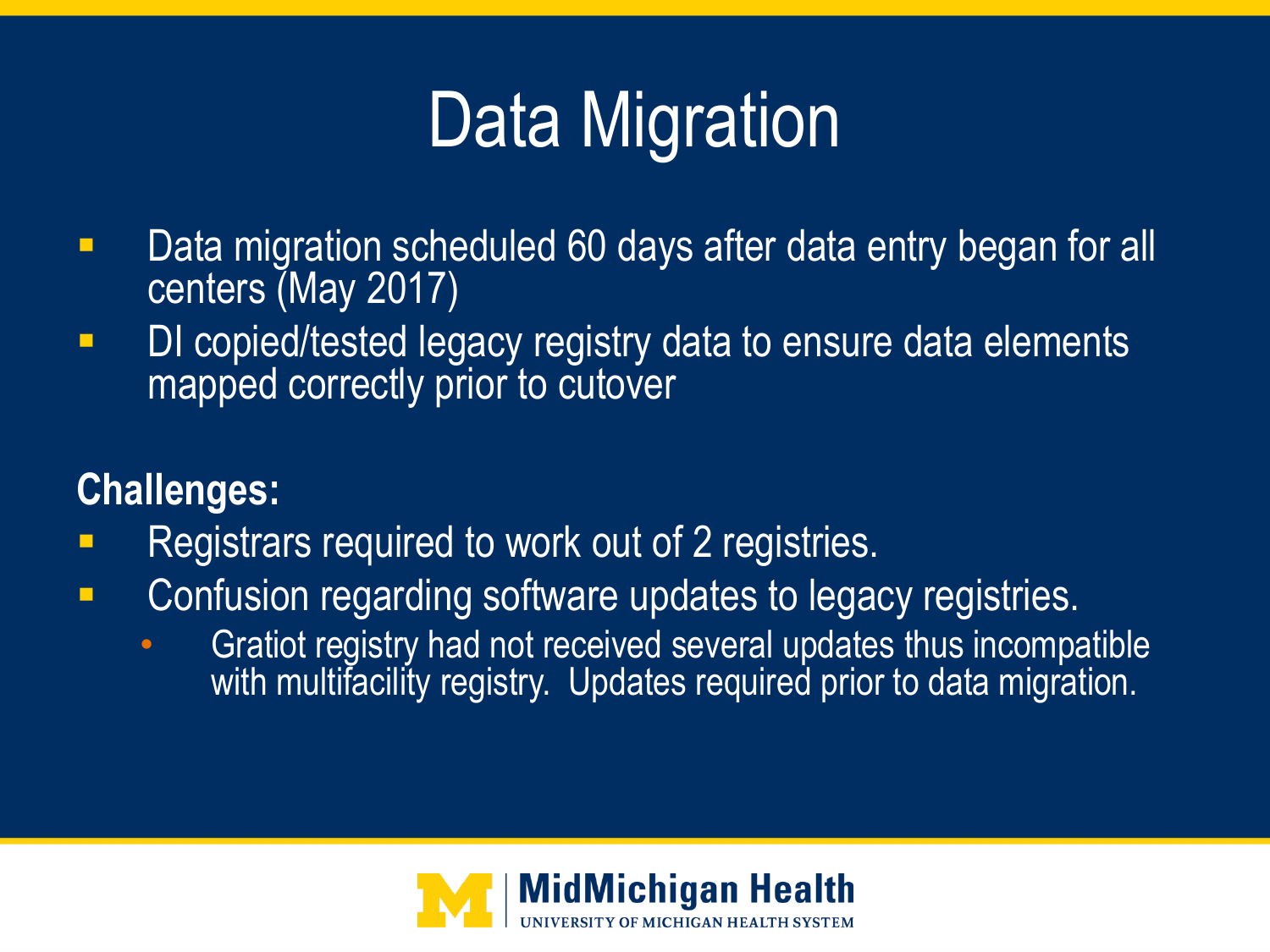# **Results**

- **EXCOMBINED VOLUMES GIVE SMALL FACILITIES ACCESS TO** resources including PI Outcomes modules
- High quality data system wide
	- System wide validation process
- Ability to workload balance
	- Ability to cover vacations/turnover/leaves
- One registry helped with EPIC implementation
- Standardized reports

![](_page_13_Picture_8.jpeg)